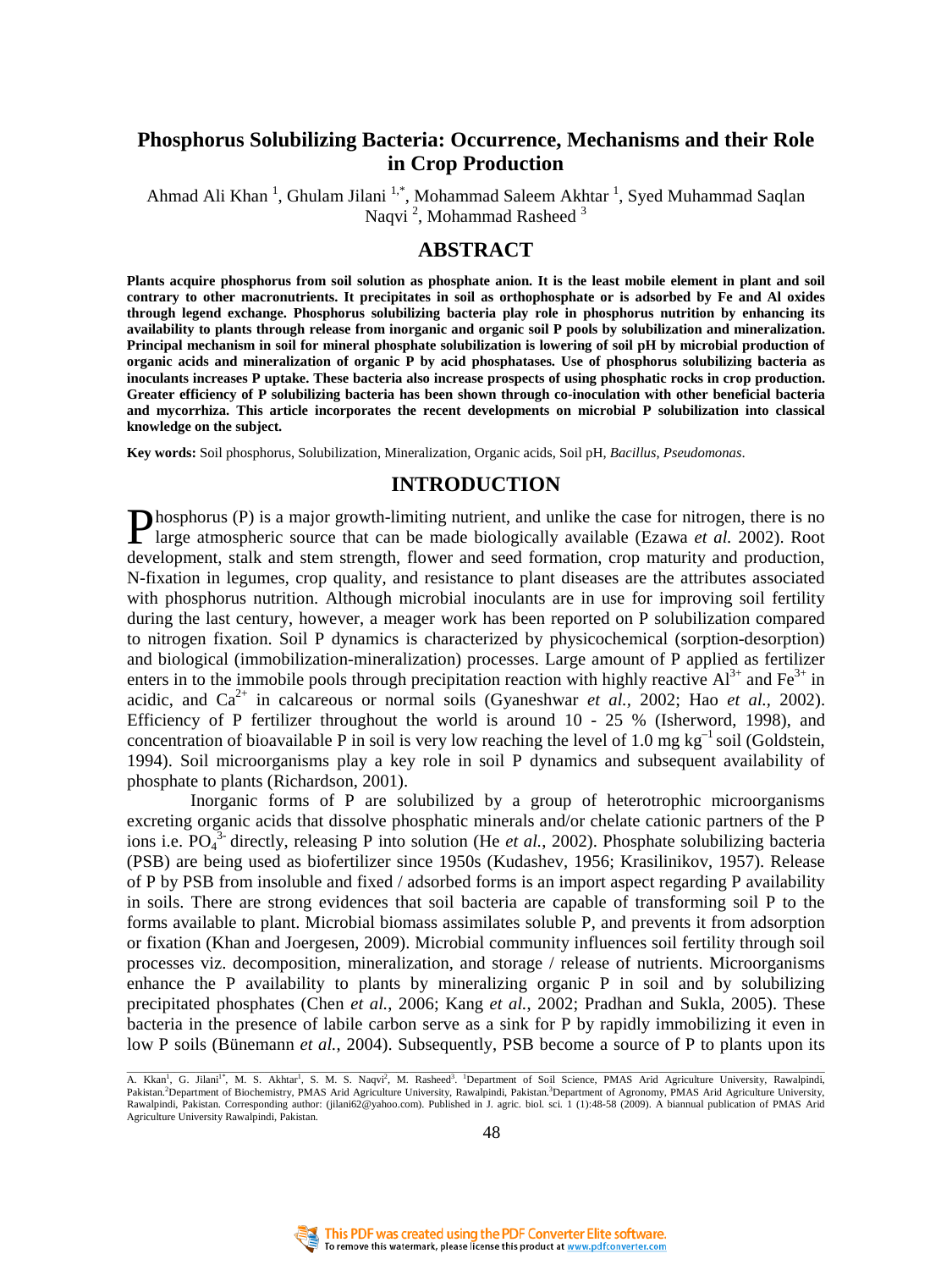release from their cells. The PSB and plant growth promoting rhizobacteria (PGPR) together could reduce P fertilizer application by 50 % without any significant reduction of crop yield (Jilani *et al.*, 2007; Yazdani *et al.*, 2009). It infers that PSB inoculants / biofertilizers hold great prospects for sustaining crop production with optimized P fertilization.

#### **Phosphorus Solubilizing Microorganisms**

Evidence of naturally occurring rhizospheric phosphorus solubilizing microorganism (PSM) dates back to 1903 (Khan *et al.,* 2007). Bacteria are more effective in phosphorus solubilization than fungi (Alam *et al.*, 2002). Among the whole microbial population in soil, PSB constitute 1 to 50 %, while phosphorus solubilizing fungi (PSF) are only 0.1 to 0.5 % in P solubilization potential (Chen *et al.*, 2006). Number of PSB among total PSM in north Iranian soil was around 88 % (Fallah, 2006). Microorganisms involved in phosphorus acquisition include mycorrhizal fungi and PSMs (Fankem *et al.,* 2006). Among the soil bacterial communities, ectorhizospheric strains from *Pseudomonas* and *Bacilli*, and endosymbiotic rhizobia have been described as effective phosphate solubilizers (Igual *et al.*, 2001). Strains from bacterial genera *Pseudomonas*, *Bacillus*, *Rhizobium* and *Enterobacter* along with *Penicillium* and *Aspergillus* fungi are the most powerful P solubilizers (Whitelaw, 2000). *Bacillus megaterium*, *B. circulans*, *B. subtilis*, *B. polymyxa, B. sircalmous, Pseudomonas striata*, and *Enterobacter* could be referred as the most important strains (Subbarao, 1988; Kucey *et al.*, 1989). A nematofungus *Arthrobotrys oligospora* also has the ability to solubilize the phosphate rocks (Duponnois *et al.*, 2006).

#### **Occurrence of Phosphate Solubilizing Bacteria**

High proportion of PSM is concentrated in the rhizosphere, and they are metabolically more active than from other sources (Vazquez *et al.*, 2000). Usually, one gram of fertile soil contains 10<sup>1</sup> to 10<sup>10</sup> bacteria, and their live weight may exceed 2,000 kg ha<sup>-1</sup>. Soil bacteria are in cocci (sphere,  $0.5 \mu m$ ), bacilli (rod,  $0.5-0.3 \mu m$ ) or spiral (1-100  $\mu m$ ) shapes. Bacilli are common in soil, whereas spirilli are very rare in natural environments (Baudoin *et al.* 2002). The PSB are ubiquitous with variation in forms and population in different soils. Population of PSB depends on different soil properties (physical and chemical properties, organic matter, and P content) and cultural activities (Kim *et al.*, 1998). Larger populations of PSB are found in agricultural and rangeland soils (Yahya and Azawi, 1998). In north of Iran, the PSB count ranged from 0 to 107 cells  $g^{-1}$  soil, with 3.98 % population of PSB among total bacteria (Fallah, 2006).

# **Mechanisms of Phosphorus Solubilization**

Some bacterial species have mineralization and solubilization potential for organic and inorganic phosphorus, respectively (Hilda and Fraga, 2000; Khiari and Parent, 2005). Phosphorus solubilizing activity is determined by the ability of microbes to release metabolites such as organic acids, which through their hydroxyl and carboxyl groups chelate the cation bound to phosphate, the latter being converted to soluble forms (Sagoe *et al.*, 1998). Phosphate solubilization takes place through various microbial processes / mechanisms including organic acid production and proton extrusion (Surange, 1995; Dutton and Evans, 1996; Nahas, 1996). General sketch of P solubilization in soil is shown in Figure 1. A wide range of microbial P solubilization mechanisms exist in nature, and much of the global cycling of insoluble organic and inorganic soil phosphates is attributed to bacteria and fungi (Banik and Dey, 1982). Phosphorus solubilization is carried out by a large number of saprophytic bacteria and fungi acting on sparingly soluble soil phosphates, mainly by chelation-mediated mechanisms (Whitelaw, 2000). Inorganic P is solubilized by the action of organic and inorganic acids secreted by PSB in which hydroxyl and carboxyl groups of acids chelate cations (Al, Fe, Ca) and decrease the pH in basic soils (Kpomblekou and Tabatabai,

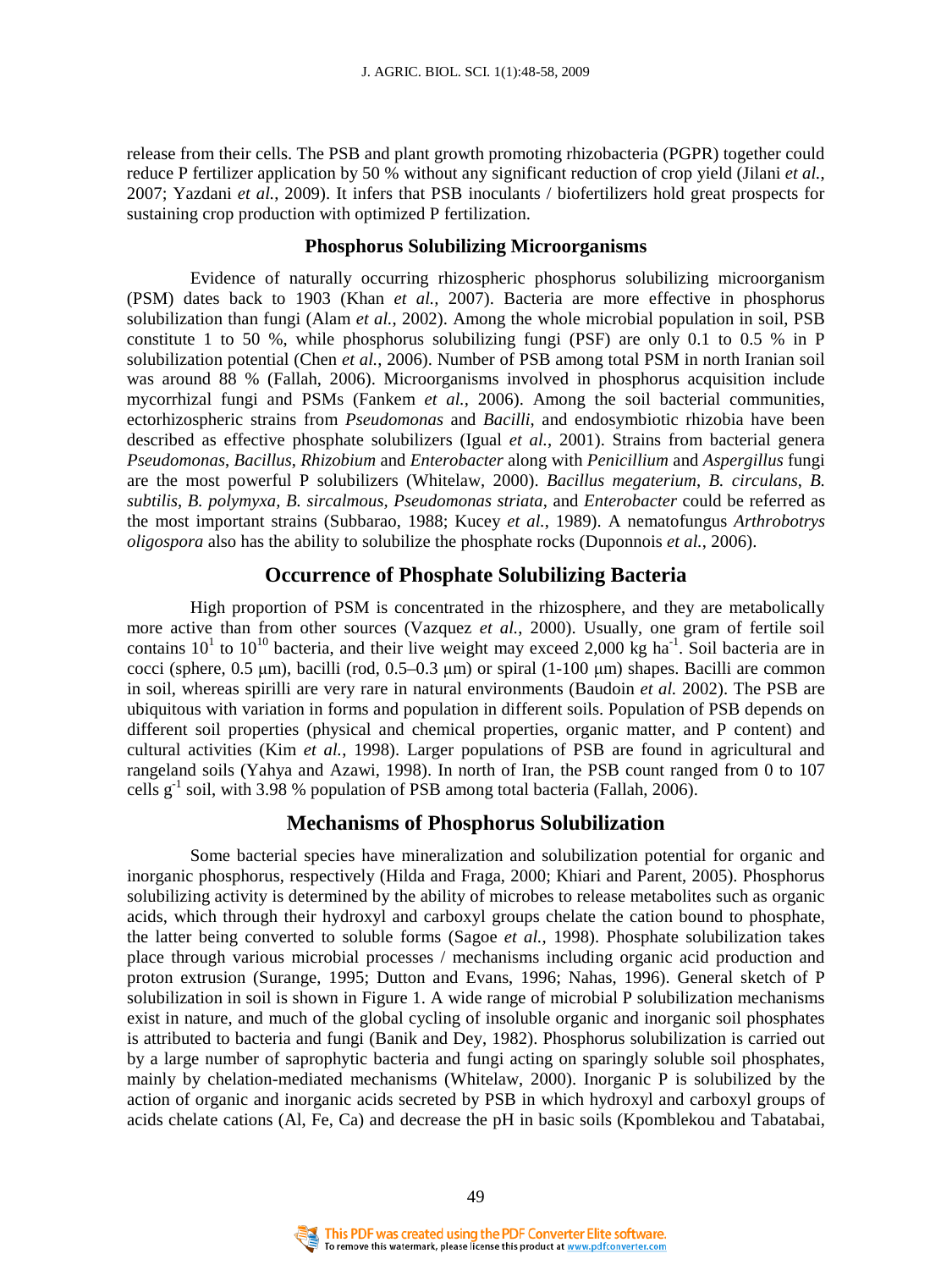1994; Stevenson, 2005). The PSB dissolve the soil P through production of low molecular weight organic acids mainly gluconic and keto gluconic acids (Goldstein, 1995; Deubel *et al.*, 2000), in addition to lowering the pH of rhizosphere. The pH of rhizosphere is lowered through biotical production of proton / bicarbonate release (anion / cation balance) and gaseous  $(O_2/CO_2)$ exchanges. Phosphorus solubilization ability of PSB has direct correlation with pH of the medium.



**Figure 1. Schematic diagram of soil phosphorus mobilization and immobilization by bacteria** 

Release of root exudates such as organic ligands can also alter the concentration of P in the soil solution (Hinsinger, 2001). Organic acids produced by PSB solubilize insoluble phosphates by lowering the pH, chelation of cations and competing with phosphate for adsorption sites in the soil (Nahas, 1996). Inorganic acids e.g. hydrochloric acid can also solubilize phosphate but they are less effective compared to organic acids at the same pH (Kim *et al.*, 1997). In certain cases phosphate solubilization is induced by phosphate starvation (Gyaneshwar *et al.*, 1999).

# **Solubilization of Ca-bound P**

Soil phosphates mainly the apatites and metabolites of phosphatic fertilizers are fixed in the form of calcium phosphates under alkaline conditions. Many of the calcium phosphates, including rock phosphate ores (fluoroapatite, francolite), are insoluble in soil with respect to the release of inorganic P (Pi) at rates necessary to support agronomic levels of plant growth (Goldstein, 2000). Gerretsen (1948) first showed that pure cultures of soil bacteria could increase the P nutrition of plants through increased solubility of Ca-phosphates. Their solubility increases with a decrease of soil pH. Phosphate solubilization is the result of combined effect of pH decrease and organic acids production (Fankem *et al.*, 2006). Microorganisms through secretion of different types of organic acids e.g. carboxylic acid (Deubel and Merbach, 2005) and rhizospheric pH lowering mechanisms (He and Zhu, 1988) dissociate the bound forms of phosphate like  $Ca_3(PO_4)_2$ . Nevertheless, buffering capacity of the medium reduce the effectiveness of PSB in releasing P from tricalcium phosphates (Stephen and Jisha, 2009).

Acidification of the microbial cell surroundings releases P from apatite by proton substitution / excretion of  $H^+$  (accompanying greater absorption of cations than anions) or release of Ca<sup>2+</sup> (Goldstein, 1994; Illmer and Schinner 1995; Villegas and Fortin 2002). While, the reverse



50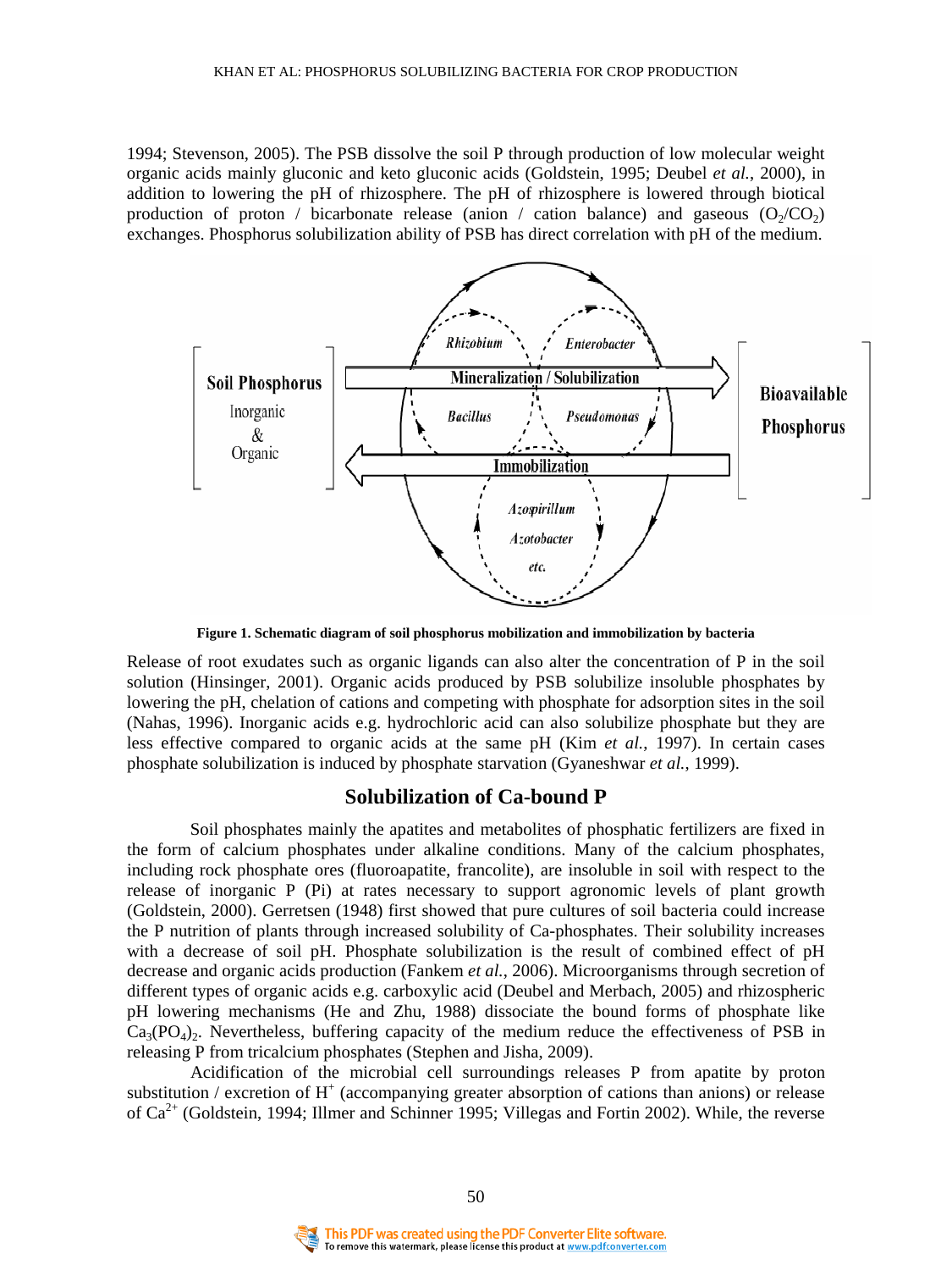occurs when uptake of anions exceeds that of cations, with excretion of OH  $/$  HCO<sub>3</sub> exceeding that of  $H^+$  (Tang and Rengel, 2003). Carboxylic anions produced by PSB, have high affinity to calcium, solubilize more phosphorus than acidification alone (Staunton and Leprince 1996). Complexing of cations is an important mechanism in P solubilization if the organic acid structure favors complexation (Fox *et al.,* 1990). It is controlled by nutritional, physiological and growth conditions of the microbial culture (Reyes *et al.,* 2007), but it is mostly due to the lowering of pH alone by organic acids (Moghimi and Tate, 1978) or production of microbial metabolites (Abd-Alla, 1994). Organic anions and associated protons are effective in solubilizing precipitated forms of soil P (e.g. Fe - and Al - P in acid soils, Ca - P in alkaline soils), chelating metal ions that may be associated with complexed forms of P or may facilitate the release of adsorbed P through ligand exchange reactions (Jones, 1998). Calcium phosphate (Ca-P) release results from the combined effects of pH decrease and carboxylic acids synthesis, but proton release cannot be the single mechanism (Deubel *et al.*, 2000).

|  |  |  |  | Table 1. Phosphorus solubilization potential of various bacterial strains at different pH values of the medium |
|--|--|--|--|----------------------------------------------------------------------------------------------------------------|
|  |  |  |  |                                                                                                                |

| <b>PSB</b> strains             | Estimated quantity in a standing liquid culture |      |                              |  |  |
|--------------------------------|-------------------------------------------------|------|------------------------------|--|--|
|                                | $P(\mu q \text{ mL}^{-1})$                      | рH   | <b>References</b>            |  |  |
| D 5/23 Pantoea agglomerans     | 62.76                                           | 5.93 | <b>Amelial et al.</b> (1999) |  |  |
| CC 322 Azospirillum sp. Mac 27 | 83.39                                           | 6.19 | <b>Ratti</b> et al. (2001)   |  |  |
| Azotobacter chroococcum Ala 27 | 98.11                                           | 4.84 | Narula et al. (2000)         |  |  |
| Azotobacter chroococcum Msx 9  | 1.10                                            | 7.50 | Narula et al. (2000)         |  |  |
| Azotobacter chroococcum ER 3   | 65.90                                           | 5.82 | <b>Narula et al.</b> (2000)  |  |  |

# **Solubilization of Al- / Fe-bound P**

Solubilization of Fe and Al occurs via proton release by PSB by decreasing the negative charge of adsorbing surfaces to facilitate the sorption of negatively charged P ions. Proton release can also decrease P sorption upon acidification which increases  $H_2PO_4^-$  in relation to  $HPO_4^{2-}$ having higher affinity to reactive soil surfaces (Whitelaw, 2000). Carboxylic acids mainly solubilize Al-P and Fe-P (Henri *et al.*, 2008; Khan *et al.,* 2007) through direct dissolution of mineral phosphate as a result of anion exchange of  $PO_4^{3}$  by acid anion, or by chelation of both Fe and Al ions associated with phosphate (Omar, 1998). It is through root colonizing pseudomonads with high-affinity iron uptake system based on the release of  $Fe<sup>3+</sup>$ - chelating molecules i.e. siderophores (Altomare, 1999). Moreover, carboxylic anions replace phosphate from sorption complexes by ligand exchange (Otani *et al.*, 1996; Whitelaw, 2000) and chelate both Fe and Al ions associated with phosphate, releasing phosphate available for plant uptake after transformation. Ability of organic acids to chelate metal cations is greatly influenced by its molecular structure, particularly by the number of carboxyl and hydroxyl groups. Type and position of the ligand in addition to acid strength determine its effectiveness in the solubilization process (Kpomblekou and Tabatabai, 1994). Phosphorus desorption potential of different carboxylic anions lowers with decrease in stability constants of Fe - or Al - organic acid complexes (log *K*Al or log *K*Fe) in the order: citrate *>* oxalate *>* malonate / malate *>* tartrate *>*  lactate *>* gluconate *>* acetate *>* formiate (Ryan *et al.* 2001).

### **Mineralization of organic P**

Mineralization of soil organic P (Po) plays an imperative role in phosphorus cycling of a farming system. Organic P may constitute 4-90 % of the total soil P. Almost half of the microorganisms in soil and plant roots possess P mineralization potential under the action of phosphatases (Cosgrove, 1967; Tarafdar *et al.*, 1988). Alkaline and acid phosphatases use organic phosphate as a substrate to convert it into inorganic form (Beech et al., 2001). Principal mechanism for mineralization of soil organic P is the production of acid phosphatases (Hilda and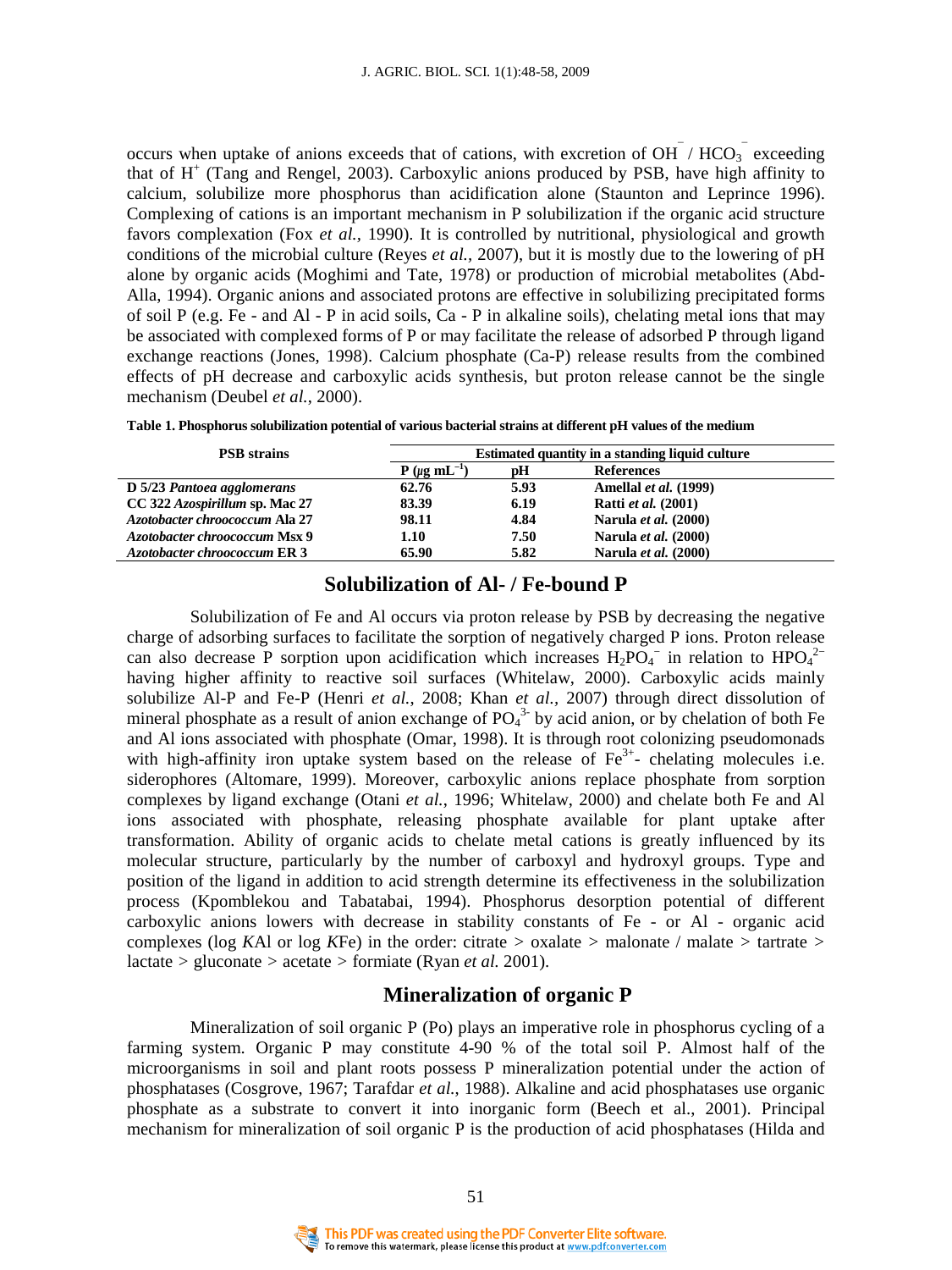Fraga, 2000). Release of organic anions, and production of siderophores and acid phosphatase by plant roots / microbes (Yadaf and Tarafdar, 2001) or alkaline phosphatase (Tarafdar and Claasen, 1988) enzymes hydrolyze the soil organic P or split P from organic residues. The largest portion of extracellular soil phosphatases is derived from the microbial population (Dodor and Tabatabai, 2003). *Enterobacter agglomerans* solubilizes hydroxyapatite and hydrolyze the organic P (Kim *et al .*,1998). Mixed cultures of PSMs (*Bacillus, Streptomyces, Pseudomonas* etc.) are most effective in mineralizing organic phosphate (Molla *et al.*, 1984).

#### **Interaction of PSB with other Microorganism**

Symbiotic relationship between PSB and plants is synergistic in nature as bacteria provide soluble phosphate and plants supply root borne carbon compounds (mainly sugars), that can be metabolized for bacterial growth (Pérez *et al.*, 2007). The PSM along with other beneficial rhizospheric microflora enhance crop production. Simultaneous application of *Rhizobium* with PSM (Perveen *et al.*, 2002) or arbuscular mycorrhizae (AM) fungi (Zaidi *et al.*, 2003) has been shown to stimulate plant growth more than with their sole inoculation in certain situations when the soil is P deficient. Synergistic interactions on plant growth have been observed by coinoculation of PSB with N<sup>2</sup> fixers such as *Azospirillum* (Belimov *et al.*, 1995) and *Azotobacter* (Kundu and Gaur, 1984), or with vesicular arbuscular mycorrhizae (Kim *et al.*, 1998).

#### **Amount of Solubilized P**

 The PSB solubilize the fixed soil P and applied phosphates resulting in higher crop yields (Gull *et al.*, 2004). Direct application of phosphate rock is often ineffective in the short time period of most annual crops (Goenadi *et al.*, 2000). Acid producing microorganisms are able to enhance the solubilization of phosphatic rock (Gyaneshwar *et al.*, 2002). The PSB strains exhibit inorganic P-solubilizing abilities ranging between 25–42 *µ*g P mL*<sup>−</sup>*<sup>1</sup> and organic P mineralizing abilities between 8–18 *µ*g P mL*<sup>−</sup>*<sup>1</sup> (Tao *et al.*, 2008). The PSB in conjunction with single super phosphate and rock phosphate reduce the P dose by 25 and 50 %, respectively (Sundara *et al.,*  2002). *Pseudomonas putida*, *P. fluorescens* Chao and *P. fluorescens* Tabriz released 51, 29 and 62 % P, respectively; with highest value of 0.74 mg P / 50 mL from Fe<sub>2</sub>O<sub>3</sub> (Ghaderi *et al.*, 2008). *Pseudomonas striata* and *Bacillus polymyxa* solubilized 156 and 116 mg P L<sup>-1</sup>, respectively (Rodríguez and Fraga, 1999). *Pseudomonas fluorescens* solubilized 100 mg P L-1 containing  $Ca_3(PO_4)_2$  or 92 and 51 mg P L<sup>-1</sup> containing AlPO<sub>4</sub> and FePO<sub>4</sub>, respectively (Henri *et al.*, 2008).

# **Effect of PSB on Crop Production**

Phosphate rock minerals are often too insoluble to provide sufficient P for crop uptake. Use of PSMs can increase crop yields up to 70 percent (Verma, 1993). Combined inoculation of arbuscular mycorrhiza and PSB give better uptake of both native P from the soil and P coming from the phosphatic rock (Goenadi *et al.*, 2000; Cabello *et al.*, 2005). Higher crop yields result from solubilization of fixed soil P and applied phosphates by PSB (Zaidi (1999). Microorganisms with phosphate solubilizing potential increase the availability of soluble phosphate and enhance the plant growth by improving biological nitrogen fixation (Kucey *et al.*, 1989; Ponmurugan and Gopi, 2006). *Pseudomonas* spp. enhanced the number of nodules, dry weight of nodules, yield components, grain yield, nutrient availability and uptake in soybean crop (Son *et al.*, 2006). Phosphate solubilizing bacteria enhanced the seedling length of *Cicer arietinum* (Sharma *et al.*, 2007), while co-inoculation of PSM and PGPR reduced P application by 50 % without affecting corn yield (Yazdani *et al.*, 2009). Inoculation with PSB increased sugarcane yield by 12.6 percent (Sundara *et al*., 2002). Sole application of bacteria increased the biological yield, while the application of the same bacteria along with mycorrhizae achieved the maximum grain weight

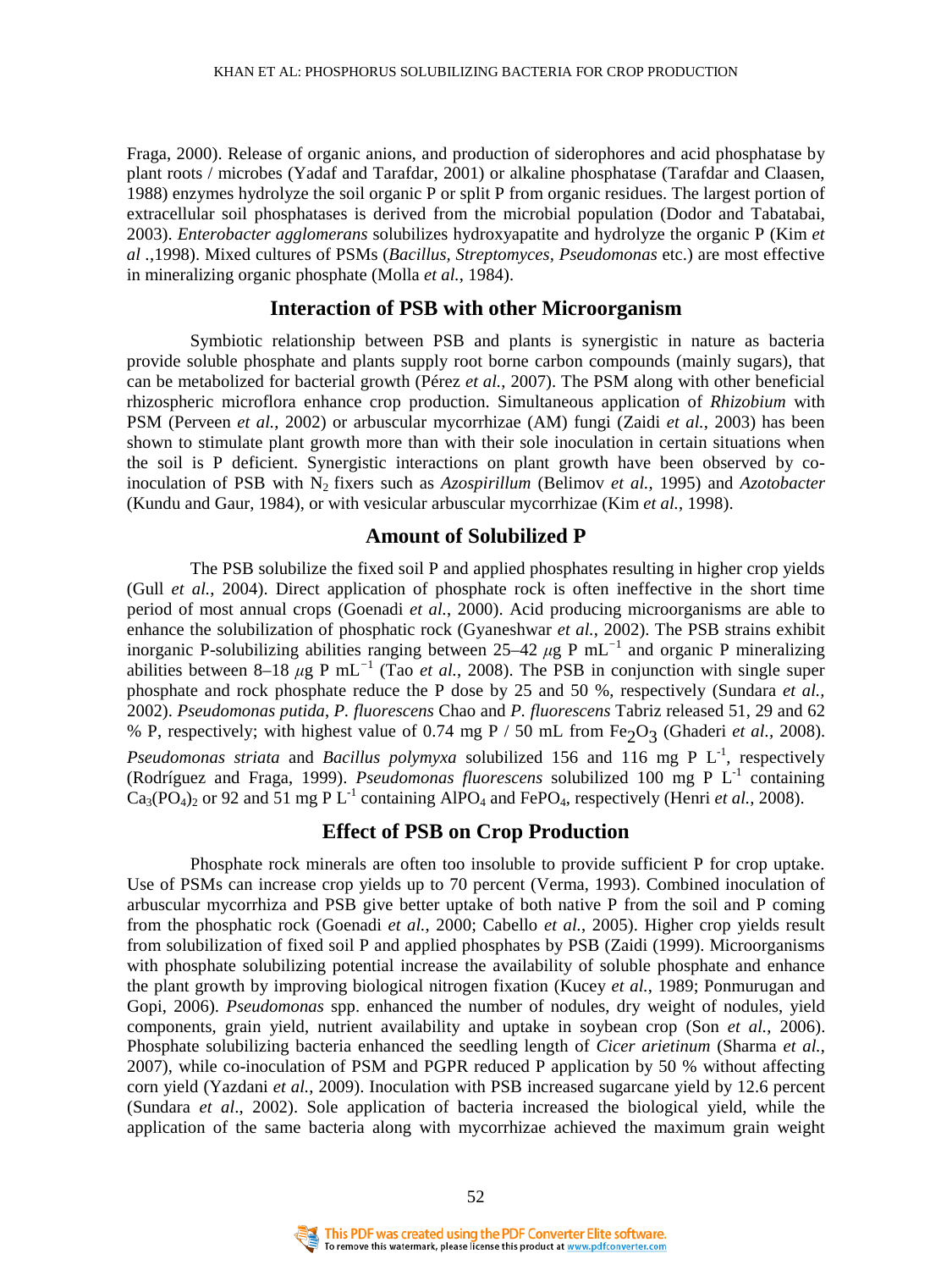(Mehrvarz *et al.*, 2008). Single and dual inoculation along with P fertilizer was 30-40 % better than P fertilizer alone for improving grain yield of wheat, and dual inoculation without P fertilizer improved grain yield up to 20 % against sole P fertilization (Afzal and Bano, 2008). Mycorrhiza along with *Pseudomonas putida* increased leaf chlorophyll content in barley (Mehrvarz *et al.*, 2008). Rhizospheric microorganisms can interact positively in promoting plant growth, as well as N and P uptake. Seed yield of green gram was enhanced by 24 % following triple inoculation of *Bradyrhizobium* + *Glomus fasciculatum* + *Bacillus subtilis* (Zaidi and Khan, 2006). Growth and phosphorus content in two alpine Carex species increased by inoculation with *Pseudomonas fortinii* ( Bartholdy *et al.*, 2001). Integration of half dose of NP fertilizer with biofertilizer gives crop yield as with full rate of fertilizer; and through reduced use of fertilizers the production cost is minimized and the net return maximized (Jilani *et al*., 2007).

# **CONCLUSION**

 Soil P precipitated as orthophosphate and adsorbed by Fe and Al oxides is likely to become bio-available by bacteria through their organic acid production and acid phosphatase secretion. Although, high buffering capacity of soil reduces the effectiveness of PSB in releasing P from bound phosphates; however, enhancing microbial activity through P solubilizing inoculants may contribute considerably in plant P uptake. Phosphorus solubilizing bacteria mainly *Bacillus, Pseudomonas* and *Enterobacter* are very effective for increasing the plant available P in soil as well as the growth and yield of crops. So, exploitation of phosphate solubilizing bacteria through biofertilization has enormous potential for making use of ever increasing fixed P in the soil, and natural reserves of phosphate rocks.

### **REFERENCES**

- Abd-alla, M. H. 1994. Phosphatases and the utilization of organic P by *Rhizobium leguminosarum*  biovar viceae. Lett. Appl. Microbiol. 18:294-296.
- Afzal, A. and A. Bano. 2008. *Rhizobium* and phosphate solubilizing bacteria improve the yield and phosphorus uptake in wheat (*Triticum aestivum* L.). Int. J. Agri. Biol. 10:85-88.
- Alam S., S. Khalil, N. Ayub and M. Rashid. 2002. In *vitro* solubilization of inorganic phosphate by phosphate solubilizing microorganism (PSM) from maize rhizosphere. Intl. J. Agric. Biol. 4:454-458.
- Altomare C., W. A. Norvell, T. Björkman and G. E. Harman. 1999. Solubilization of phosphates and micronutrients by the plant growth promoting and biocontrol fungus *Trichoderma harzianum* Rifai 1295-22. Appl. Environ. Microbiol. 65:2926–2933.
- Amellal, N., F. Bartoli, G. Villemin, A. Talouizte and T. Heulin. 1999. Effects of inoculation of EPS-producing *Pantoea agglomerans* on wheat rhizosphere aggregation. Plant Soil 211:93- 101.
- Banik S. and B. K. Dey. 1982. Available phosphate content of an alluvial soil as influenced by inoculation of some isolated phosphate solubilizing microorganisms. Plant Soil 69:353-364.
- Bartholdy B. A., M. Berreck and K. Haselwandter. 2001. Hydroxamate siderophore synthesis by *Phialocephala fortinii*, a typical dark septate fungal root endophyte. Bio. Metals 14:33-42.
- Baudoin E., E. Benizri and A. Guckert. 2002. Impact of growth stages on bacterial community structure along maize roots by metabolic and genetic fingerprinting. Appl. Soil Ecol. 19:135- 145.
- Beech, I. B., M. Paiva, M. Caus and C. Coutinho. 2001. Enzymatic activity and within biofilms of sulphate-reducing bacteria. In: P. G. Gilbert, D. Allison, M. Brading, J. Verran and J. Walker (eds.), Biofilm Community Interactions: chance or necessity? BioLine, Cardiff, UK. pp. 231- 239.
- Belimov, A. A., A. P. Kojemiakov and C. V. Chuvarliyeva. 1995. Interaction between barley and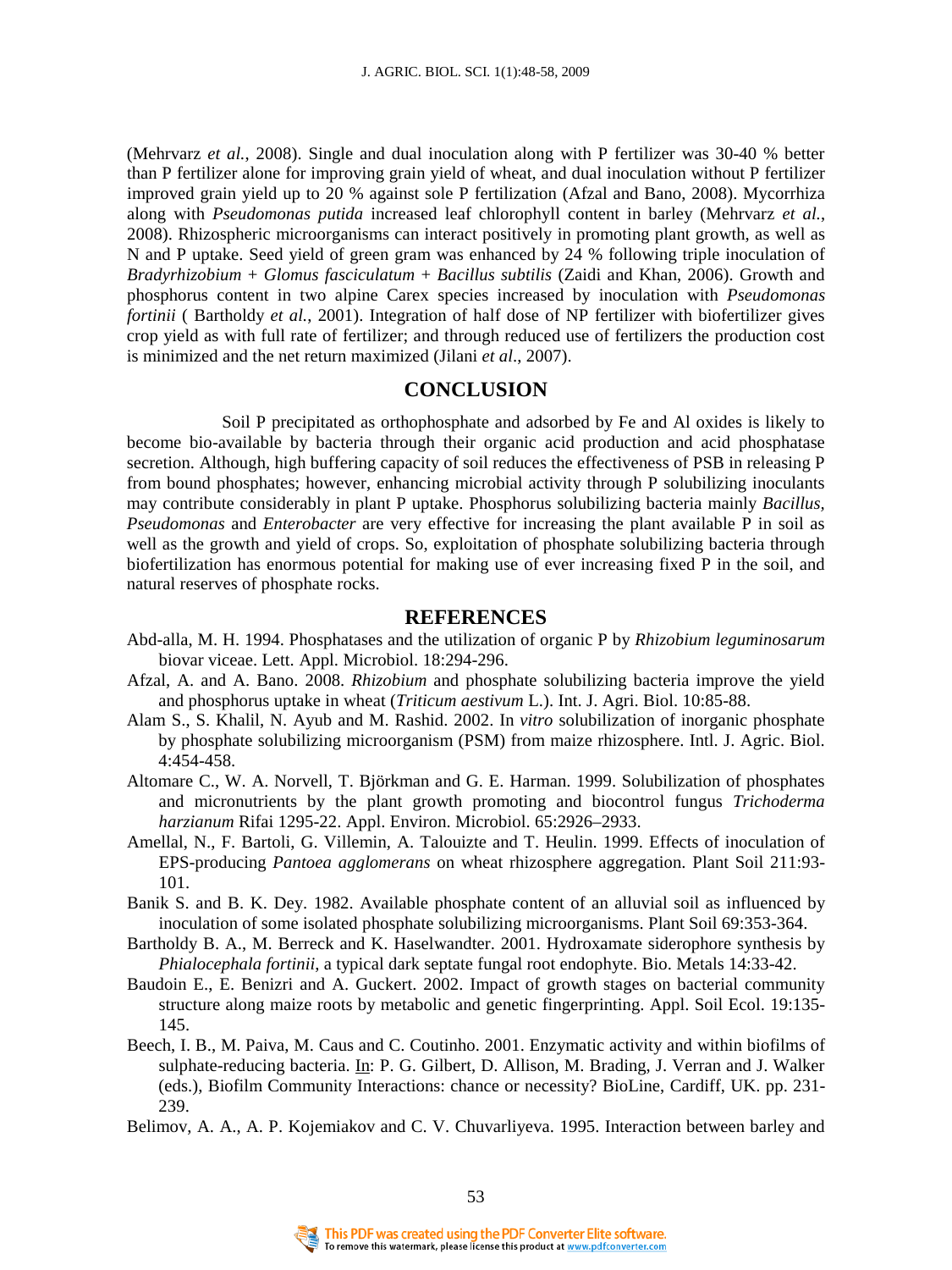mixed cultures of nitrogen fixing and phosphate-solubilizing bacteria. Plant Soil 173:29-37.

- Bünemann, E. K., D. A. Bossio, P. C. Smithson, E. Frossard and A. Oberson. 2004. Microbial community composition and substrate use in a highly weathered soil as affected by crop rotation and P fertilization. Soil Biol. Biochem. 36:889-901.
- Cabello, M., G. Irrazabal, A. M. Bucsinszky, M. Saparrat and S. Schalamuck. 2005. Effect of an arbuscular mycorrhizal fungus, *G. mosseae* and a rock-phosphate-solubilizing fungus, *P. thomii* in *Mentha piperita* growth in a soiless medium. J. Basic Microbiol. 45:182-189.
- Chen, Y. P., P. D. Rekha, A. B. Arunshen, W. A. Lai and C. C. Young. 2006. Phosphate solubilizing bacteria from subtropical soil and their tricalcium phosphate solubilizing abilities. Appl. Soil Ecol. 34:33-41.
- Cosgrove, D. J. 1967. Metabolism of organic phosphates in soil.  $\underline{\mathbf{h}}$ : A. D. Mclaren and G. H. Peterson (eds.), Soil Biochemistry*,* Vol. I. Marcel & Dekker, New York pp. 216-228.
- Deubel, A. and W. Merbach. 2005. Influence of Microorganisms on Phosphorus Bioavailability in Soils. In: F. Buscot and A. Varma (eds.), Microorganisms in Soils: Roles in Genesis and Functions. Springer-Verlag, Berlin Heidelberg, Germany. p. 62.
- Deubel, A., Gransee and W. Merbach. 2000. Transformation of organic rhizodeposits by rhizoplane bacteria and its influence on the availability of tertiary calcium phosphate. J. Plant Nutr. Soil Sci. 163:387-392.
- Dodor, D. E. and A. M. Tabatabai. 2003. Effect of cropping systems on phosphatases in soils. J. Plant Nutr. Soil Sci. 166:7–13.
- Duponnois, R., M. Kisa and C. Plenchette. 2006. Phosphate solubilizing potential of the nematofungus *Arthrobotrys oligospora*. J. Plant Nutr. Soil Sci. 169:280–282.
- Dutton, V. M. and C. S. Evans. 1996. Oxalate production by fungi: its role in pathogenicity and ecology in the soil environment. Can. J. Microbiol. 42:881-895.
- Ezawa, T., S. E. Smith and F. A. Smith. 2002. P metabolism and transport in AM fungi. Plant Soil 244:221-230.
- Fallah, A. 2006. Abundance and distribution of phosphate solubilizing bacteria and fungi in some soil samples from north of Iran.  $18<sup>th</sup>$  World Congress of Soil Science, July 9-15, 2006, Philadelphia, Pennsylvania, USA.
- Fankem, H., D. Nwaga, A. Deubel, L. Dieng, W. Merbach and F. X. Etoa. 2006. Occurrence and functioning of phosphate solubilizing microorganisms from oil palm tree (*Elaeis guineensis*) rhizosphere in Cameroon. African J. Biotech. 5:2450-2460.
- Fox, R., N. B. Comerford and W. W. Mcfee. 1990. Phosphorus and aluminium release from a spodic horizon mediated by organic acids. Soil Sci. Soc. Am. J. 54:1763-1767.
- Gerretsen, F. C. 1948. The influence of microorganisms on the phosphate intake by the plant. Plant Soil 1:51-81.
- Ghaderi, A., N. Aliasgharzad, S. Oustan and P. A. Olsson. 2008. Efficiency of three *Pseudomonas* isolates in releasing phosphate from an artificial variable-charge mineral (iron III hydroxide). Soil Environ. 27:71-76.
- Goenadi, D. H., Siswanto and Y. Sugiarto. 2000. Bioactivation of poorly soluble phosphate rocks with a phosphorus-solubilizing fungus. Soil Sci. Soc. Am. J. 64:927-932.
- Goldstein, A. H. 1994. Involvement of the quinoprotein glucose dehydrogenises in the solubilization of exogenous phosphates by gram-negative bacteria. In: A. Torriani Gorini, E. Yagil and S. Silver (eds.), Phosphate in Microorganisms: Cellular and Molecular Biology. ASM Press, Washington, D. C. pp. 197-203.
- Goldstein, A. H. 1995. Recent progress in understanding the molecular genetics and biochemistry of calcium phosphate solubilization by Gram-negative bacteria. Biol. Agri. Hort. 12:185-193.
- Goldstein, A. H. 2000. Bioprocessing of rock phosphate ore: essential technical considerations for the development of a successful commercial technology. Proc. 4<sup>th</sup> Int. Fert. Assoc. Tech.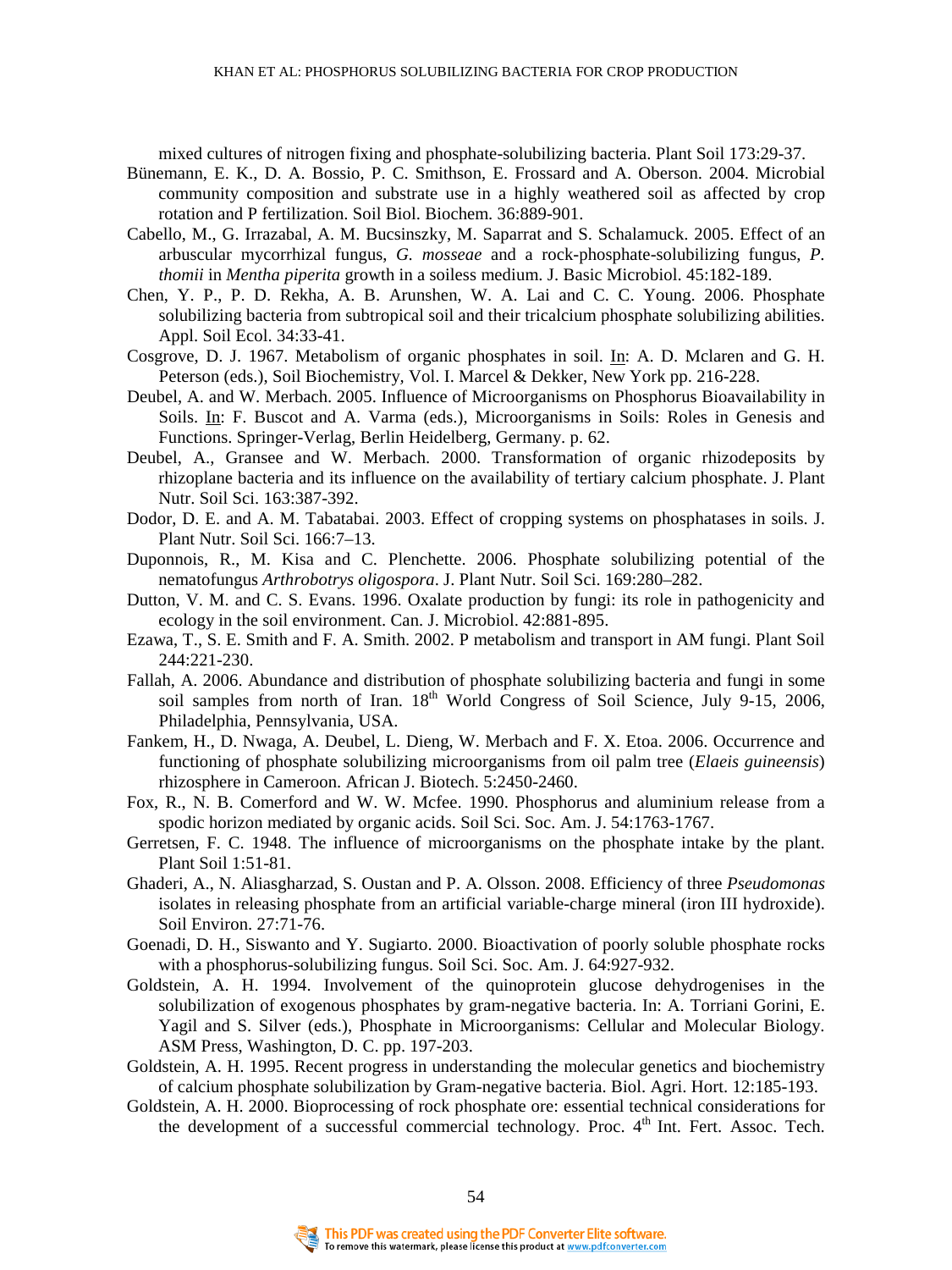Conf.. IFA, Paris. p. 220.

- Gull, M., F. Y. Hafeez., M. Saleem and K. A. Malik. 2004. Phosphorus uptake and growth promotion of chickpea by co-inoculation of mineral phosphate solubilizing bacteria and a mixed rhizobial culture. Aust. J. Exp. Agric. 44:623-628.
- Gyaneshwar, P., G. N. Kumar, L. J. Parekh and P. S. Poole. 2002. Role of soil microorganisms in improving P nutrition of plants. Plant Soil 245:83-93.
- Gyaneshwar, P., L. J. Parekh, G. Archana, P. S. Podle, M. D. Collins, R. A. Hutson and K. G. Naresh. 1999. Involvement of a phosphate starvation inducible glucose dehydrogenase in soil phosphate solubilization by *Enterobacter asburiae*. FEMS Microbiol. Lett. 171:223-229.
- Hao, X., C. M. Cho, G. J. Racz and C. Chang. 2002. Chemical retardation of phosphate diffusion in an acid soil as affected by liming. Nutr. Cycl. Agroecosys. 64:213-224.
- He, Z. L. and J. Zhu. 1988. Microbial utilization and transformation of phosphate adsorbed by variable charged minerals. Soil Biol. Biochem. 30:917-923.
- He, Z. L., W. Bian and J. Zhu. 2002. Screening and identification of microorganisms capable of utilizing phosphate adsorbed by goethite. Comm. Soil Sci. Plant Anal. 33:647-663.
- Henri, F., N. N. Laurette, D. Annette, Q. John, M. Wolfgang, E. François-Xavier and N. Dieudonné. 2008. Solubilization of inorganic phosphates and plant growth promotion by strains of *Pseudomonas fluorescens* isolated from acidic soils of Cameroon. African J. Microbiol. Res. 2:171-178.
- Hilda, R. and R. Fraga. 2000. Phosphate solubilizing bacteria and their role in plant growth promotion. Biotech. Adv. 17:319-359.
- Hinsinger, P. 2001. Bioavailability of soil inorganic P in the rhizosphere as affected by rootinduced chemical changes: a review. Plant Soil 237:173-195.
- Igual, J. M., A. Valverde, E. Cervantes and E. Velázquez. 2001. Phosphate-solubilizing bacteria as inoculants for agriculture: use of updated molecular techniques in their study. Agronomie. 21:561-568.
- Illmer, P. and F. Schinner. 1995. Solubilization of inorganic phosphates by microorganisms isolated from forest soil. Soil Biol. Biochem. 24:389-395.
- Isherword, K. F. 1998. Fertilizer use and environment. In: N. Ahmed and A. Hamid (eds.), Proc. Symp. Plant Nutrition Management for Sustainable Agricultural Growth. NFDC, Islamabad. pp. 57-76.
- Jilani, G., A. Akram, R. M. Ali, F. Y. Hafeez, I. H. Shamsi, A. N. Chaudhry and A. G. Chaudhry. 2007. Enhancing crop growth, nutrients availability, economics and beneficial rhizosphere microflora through organic and biofertilizers. Ann. Microbiol. 57:177-183.
- Jones, D. L. 1998. Organic acids in the rhizosphere a critical review. Plant Soil 205:25-44.
- Kang, S. C., C. G. Hat, T. G. Lee and D. K. Maheshwari. 2002. Solubilization of insoluble inorganic phosphates by a soil-inhabiting fungus *Fomitopsis sp.* PS 102. Curr. Sci. 82:439- 442.
- Khan, K. S. and R. G. Joergensen. 2009. Changes in microbial biomass and P fractions in biogenic household waste compost amended with inorganic P fertilizers. Bioresour. Technol.100:303-309.
- Khan, M. S., A. Zaidi and P. A. Wani. 2007. Role of phosphate-solubilizing microorganisms in sustainable agriculture - A review. Agron. Sustain. Dev. 27:29-43.
- Khiari, L. and L. E. Parent. 2005. Phosphorus transformations in acid light-textured soils treated with dry swine manure. Can. J. Soil Sci. 85:75-87.
- Kim, K. Y., D. Jordan and G. A. McDonald. 1998. Effect of phosphate-solubilizing bacteria and vesicular-arbuscular mycorrhizae on tomato growth and soil microbial activity. Biol. Fert. Soils 26:79-87.
- Kim, K. Y., D. Jordan D. and G. A. McDonald. 1997. Solubilization of hydroxyapatite by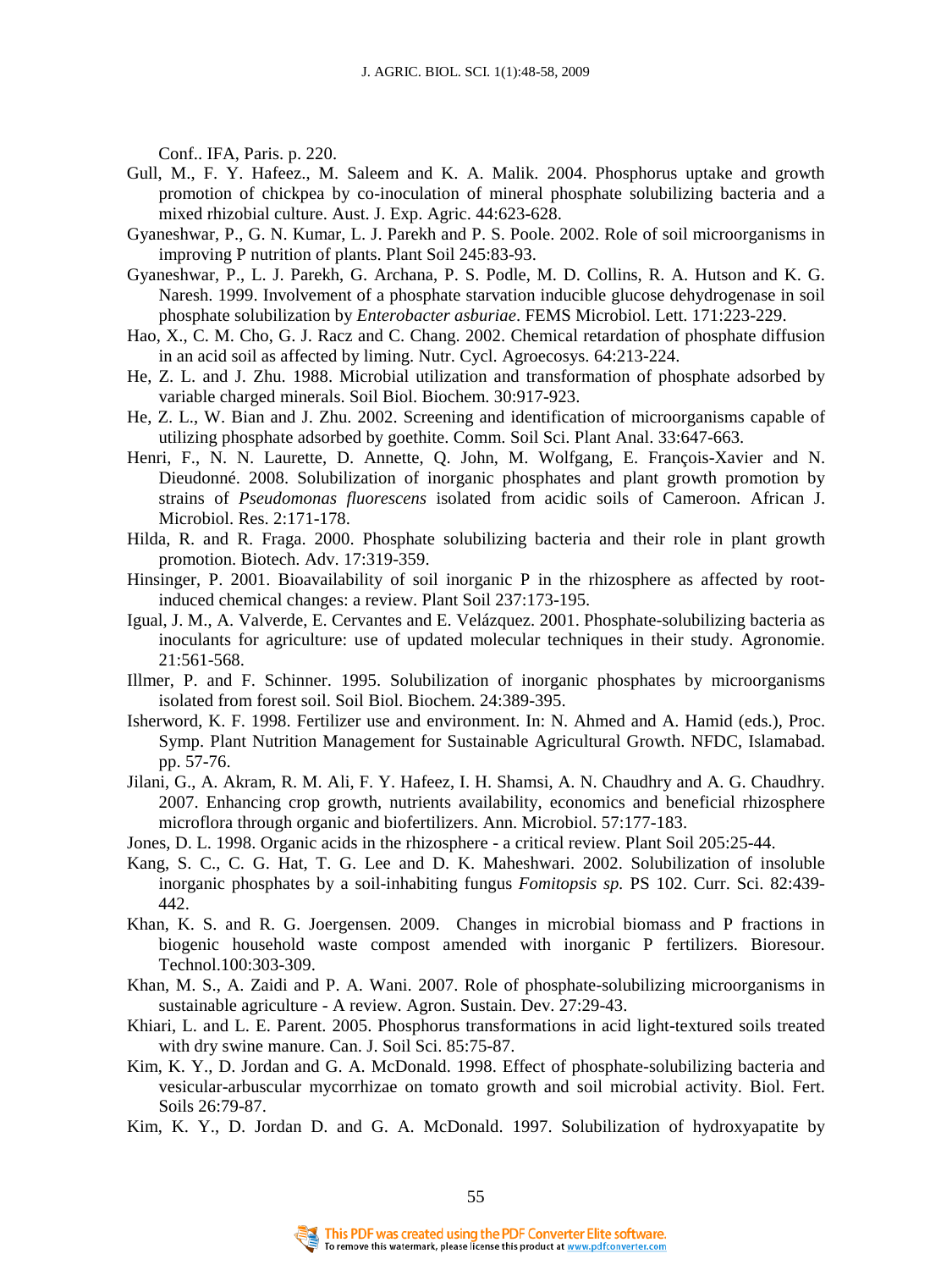*Enterobacter agglomerans* and cloned *Escherichia coli* in culture medium, Biol. Fert. Soils 24:347-352.

- [Kpomblekou, K. and M. A. Tabatabai. 1994](http://www.sciencedirect.com/science?_ob=ArticleURL&_udi=B6T4B-4JCBN7G-1&_user=3415652&_rdoc=1&_fmt=&_orig=search&_sort=d&view=c&_acct=C000060497&_version=1&_urlVersion=0&_userid=3415652&md5=541badaa101517f26e4cbd81e5008038). Effect of organic acids on release of phosphorus from phosphate rocks. Soil Sci*.* 158:442-453.
- Krasilinikov, N. A. 1957. On the role of soil micro-organism in plant nutrition. Microbiologiya 26:659-72.
- Kucey, R. M. N., H. H. Janzen and M. E. Legget. 1989. Microbial mediated increases in plant available phosphorus. Adv. Agron. 42:199 - 228.
- Kudashev, I. S. 1956. The effect of phosphobacterin on the yield and protein content in grains of Autumm wheat, maize and soybean. Doki. Akad. Skh. Nauk. 8:20-23.
- Kundu, B. S. and A. C. Gaur. 1984. Rice response to inoculation with  $N_2$ -fixing and P-solubilizing microorganisms. Plant Soil 79:227-234.
- Mehrvarz, S., M. R. Chaichi and H. A. Alikhani. 2008. Effects of phosphate solubilizing microorganisms and phosphorus chemical fertilizer on yield and yield components of Barely (*Hordeum vulgare* L.). Am-Euras. J. Agric. & Environ. Sci. 3:822-828.
- Moghimi, A. and M. E. Tate. 1978. Does 2-ketogluconate chelate calcium in the pH range 2.4 to 6.4. Soil Biol. Biochem. 10:289-292.
- Molla, M. A. Z., A. A. Chowdhury, A. Islam and S. Hoque. 1984. Microbial mineralization of organic phosphate in soil. Plant Soil 78: 393-399.
- Nahas, E. 1996. Factors determining rock phosphate solubilization by microorganism isolated from soil. World J. Microb. Biotechnol. 12:18-23.
- Narula, N., V. Kumar, R. K. Behl, A. Deubel, A. Gransee and W. Merbach. 2000. Effect of Psolubilizing *Azotobacter chroococcum* on N, P, K uptake in P-responsive wheat genotypes grown under greenhouse conditions. J. Plant Nutr. Soil Sci. 163:393-398.
- Omar, S. A. 1998. The role of rock-phosphate-solubilizing fungi and vesicular–arbuscular mycorrhiza (VAM) in growth of wheat plants fertilized with rock phosphate. World J. Microbiol. Biotechnol. 14:211-218.
- Otani, T., N. Ae and H. Tanaka. 1996. Phosphorus (P) uptake mechanisms of crops grown in soils with low P status. II. Significance of organic acids in root exudates of pigeonpea. Soil Sci Plant Nutr. 42:553-560.
- Pérez, E., M. Sulbarán, M. M. Ball and L. A. Yarzabál. 2007. Isolation and characterization of mineral phosphate-solubilizing bacteria naturally colonizing a limonitic crust in the southeastern Venezuelan region. Soil Biol. Biochem. 39:2905-2914.
- Perveen, S., M. S. Khan and A. Zaidi. 2002. Effect of rhizospheric microorganisms on growth and yield of green gram (*Phaseolus radiatus*). Ind. J. Agric. Sci. 72:421-423.
- Ponmurugan, P. and C. Gopi. 2006. Distribution pattern and screening of phosphate solubilizing bacteria isolated from different food and forage crops. J. Agron. 5:600-604.
- Pradhan, N. and L. B. Sukla. 2005. Solubilization of inorganic phosphate by fungi isolated from agriculture soil. African J. Biotechnol. 5:850-854.
- Ratti, N., S. Kumar, H. N. Verma and S. P. Gautam. 2001. Improvement in bioavailability of tricalcium phosphate to *Cymbopogon martinii* var.*motia* by rhizobacteria, AMF and *Azospirillum* inoculation. Microbiol Res. 156:145-149.
- Reyes, I., A. Valery and Z. Valduz. 2007. Phosphate solubilizing microorganisms isolated from rhizospheric and bulk soils of colonizer plants at an abandoned rock phosphate mine. In: E. Velázquez and C. Rodríguez-Barrueco (eds.), First International Meeting on Microbial Phosphate Solubilization. pp. 69-75.
- Richardson, A. E. 2001. Prospects for using soil microorganisms to improve the acquisition of phosphorus by plants. Aust. J. Plant Physiol. 28:897-906.
- Richardson, A. E. 2007. Making microorganisms mobilize soil phosphorus. In: E. Velázquez and

56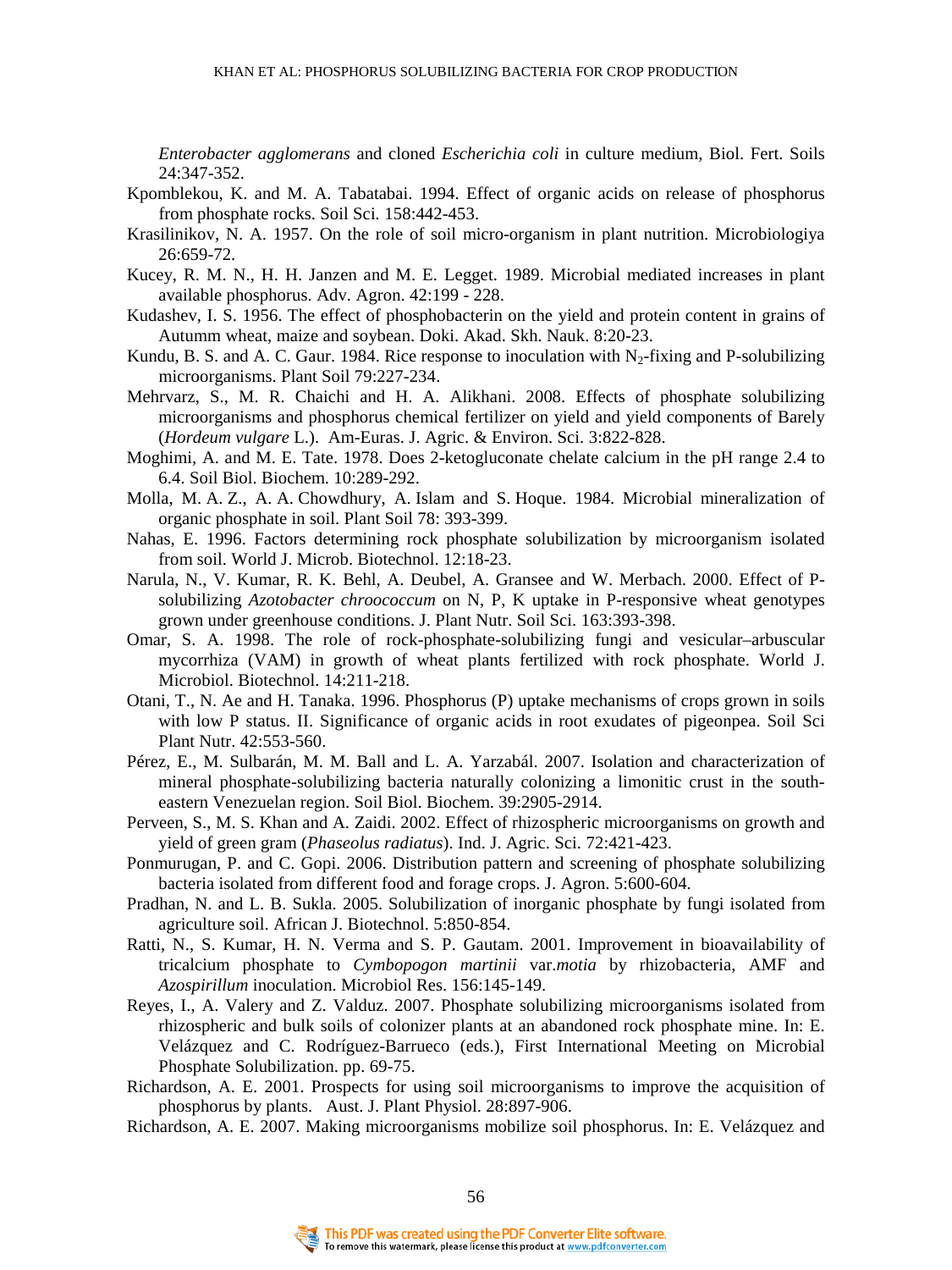C. Rodríguez-Barrueco (eds.), First International Meeting on Microbial Phosphate Solubilization. pp. 85-90.

- Rodríguez, H. and R. Fraga. 1999. Phosphate solubilizing bacteria and their role in plant growth promotion. Biotechnol. Adv. 17:319-339.
- Ryan, P. R., E. Delhaize and D. L. Jones. 2001. Function and mechanism of organic anion exudation from plant roots. Annl. Rev. Plant Physiol. Plant Mol. Biol. 52:527-560.
- Sagoe, C. I., T. Ando, K. Kouno and T. Nagaoka. 1998. Relative importance of protons and solution calcium concentration in phosphate rock dissolution by organic acids. Soil Sci. Plant Nutr. 44:617-625.
- Sharma, K., G. Dak, A. Agrawal, M. Bhatnagar and R. Sharma. 2007. Effect of phosphate solubilizing bacteria on the germination of *Cicer arietinum* seeds and seedling growth. J. Herb. Med. Toxicol. 1:61-63.
- Son, T. T. N., C. N. Diep and T. T. M. Giang. 2006. Effect of bradyrhizobia and phosphate solubilizing bacteria application on Soybean in rotational system in the Mekong delta. Omonrice. 14:48-57.
- Staunton, S. and F. Leprince. 1996. Effect of pH and some organic anions on the solubility of soil phosphate: implications for P bioavailability. Eur. J. Soil Sci. 47:231-239.
- Stephen, J. and M. S. Jisha. 2009. Buffering reduces phosphate solubilizing ability of selected strains of bacteria. World J. Agric. Sci. 5:135-137.
- Stevenson, F. J. 2005. Cycles of Soil: Carbon, Nitrogen, Phosphorus, Sulfur, Micronutrients. John Wiley and Sons, New York.
- Subbarao, N. S. 1988. Phosphate solubilizing micro-organism. In: Biofertilizer in agriculture and forestry. Regional Biofert. Dev. Centre, Hissar, India. pp. 133-142.
- Sundara, B., V. Natarajan and K. Hari. 2002. Influence of phosphorus solubilizing bacteria on the changes in soil available phosphorus and sugarcane yields. Field Crops Res. 77:43-49.
- Surange, S., A. G. Wollum, N. Kumar and C. S. Nautiyal. 1995. Characterization of *Rhizobium* from root nodules of leguminous trees growing in alkaline soils. Can. J. Microbiol. 43:891- 894.
- Tang, C. and Z. Rengel. 2003. Role of plant cation/anion uptake ratio in soil acidification. In: Z. Rengel (Ed.), Handbook of Soil Acidity. Marcel & Dekker, New York. pp. 57-81.
- Tao, G., S. Tian, M. Cai and G. Xie 2008. Phosphate solubilizing and mineralizing abilities of bacteria isolated from soils. Pedosphere. 18:515-523.
- Tarafdar, J. C. and N. Claasen. 1988. Organic phosphorus compounds as a phosphorus source for higher plants through the activity of phosphatases produced by plant roots and microorganisms. Biol. Fert. Soils 5:308-312.
- Tarafdar, J. C., A. V. Rao and K. Bala. 1988. Production of phosphatases by fungi isolated from desert soils. Folia Microbiol. 33:453- 457.
- Vazquez, P., G. Holguin, M. Puente, A. E. Cortes and Y. Bashan. 2000. Phosphate solubilizing microorganisms associated with the rhizosphere of mangroves in a semi arid coastal lagoon. Biol. Fert. Soils 30:460-468.
- Verma, L. N. 1993. Biofertiliser in agriculture. In: P. K. Thampan (ed.) Organics in soil health and crop production. Peekay Tree Crops Development Foundation, Cochin, India. pp. 152-183.
- Villegas, J. and J. A. Fortin. 2002. Phosphorus solubilization and pH changes as a result of the interactions between soil bacteria and arbuscular mycorrhizal fungi on a medium containing  $NO<sub>3</sub>$  as nitrogen source. Can. J. Bot. 80:571-576.
- Whitelaw, M. A. 2000. Growth promotion of plants inoculated with phosphate solubilizing fungi. Adv. Agron. 69:99-151.
- Yadaf, R. S. and J. C. Tarafdar. 2001. Influence of organic and inorganic phosphorus supply on the maximum secretion of acid phosphatase by plants. Biol. Fert. Soils 34:140-143.